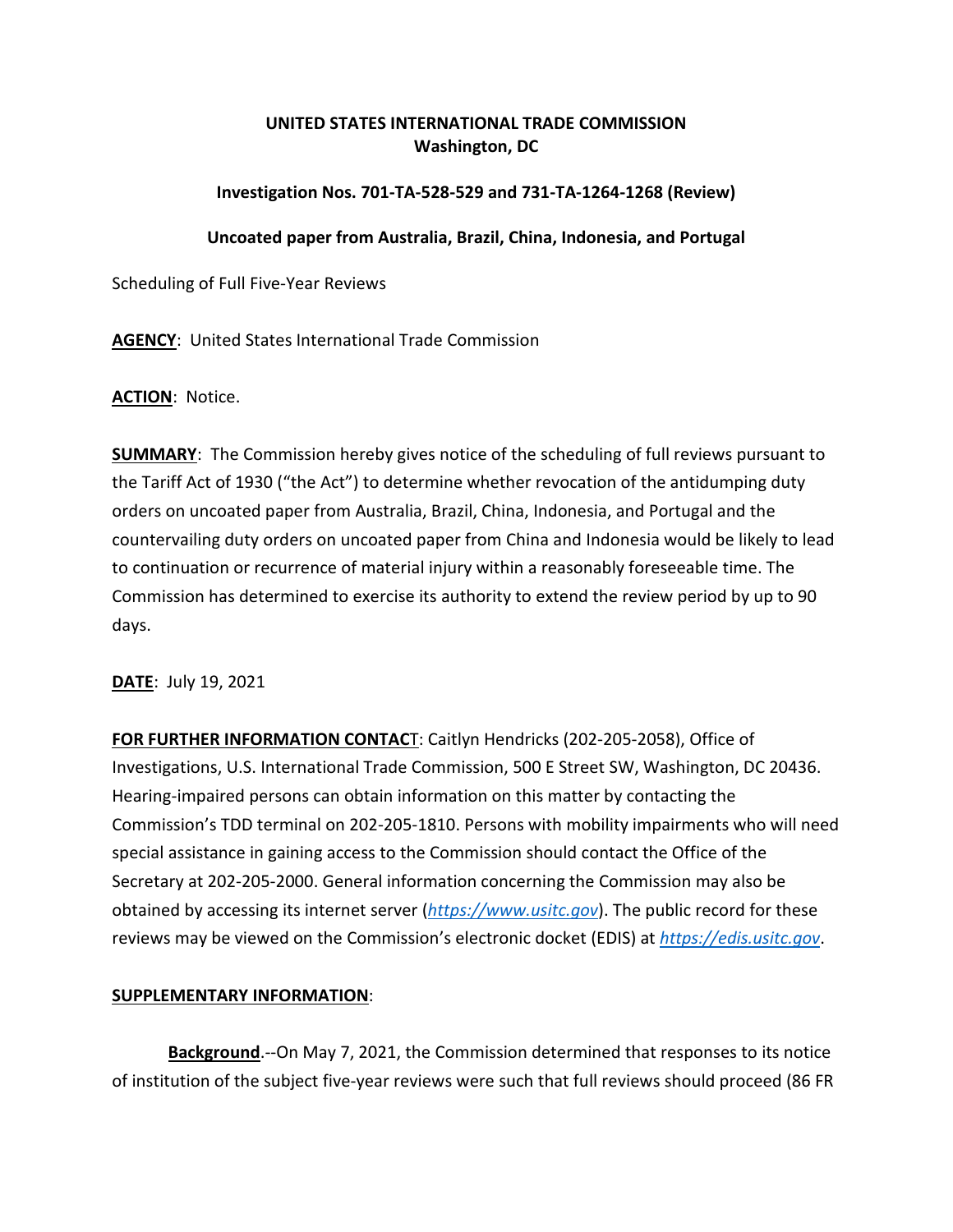27650, May 21, 2021); accordingly, full reviews are being scheduled pursuant to section 751(c)(5) of the Tariff Act of 1930 (19 U.S.C. 1675(c)(5)). A record of the Commissioners' votes, the Commission's statement on adequacy, and any individual Commissioner's statements are available from the Office of the Secretary and at the Commission's website.

**Participation in the reviews and public service list**.--Persons, including industrial users of the subject merchandise and, if the merchandise is sold at the retail level, representative consumer organizations, wishing to participate in these reviews as parties must file an entry of appearance with the Secretary to the Commission, as provided in section 201.11 of the Commission's rules, by 45 days after publication of this notice. A party that filed a notice of appearance following publication of the Commission's notice of institution of these reviews need not file an additional notice of appearance. The Secretary will maintain a public service list containing the names and addresses of all persons, or their representatives, who are parties to the reviews.

For further information concerning the conduct of these reviews and rules of general application, consult the Commission's Rules of Practice and Procedure, part 201, subparts A and B (19 CFR part 201), and part 207, subparts A, D, E, and F (19 CFR part 207).

Please note the Secretary's Office will accept only electronic filings during this time. Filings must be made through the Commission's Electronic Document Information System (EDIS, *[https://edis.usitc.gov](https://edis.usitc.gov/)*.) No in-person paper-based filings or paper copies of any electronic filings will be accepted until further notice.

**Limited disclosure of business proprietary information (BPI) under an administrative protective order (APO) and BPI service list**.--Pursuant to section 207.7(a) of the Commission's rules, the Secretary will make BPI gathered in these reviews available to authorized applicants under the APO issued in the reviews, provided that the application is made by 45 days after publication of this notice. Authorized applicants must represent interested parties, as defined by 19 U.S.C. 1677(9), who are parties to the reviews. A party granted access to BPI following publication of the Commission's notice of institution of the reviews need not reapply for such access. A separate service list will be maintained by the Secretary for those parties authorized to receive BPI under the APO.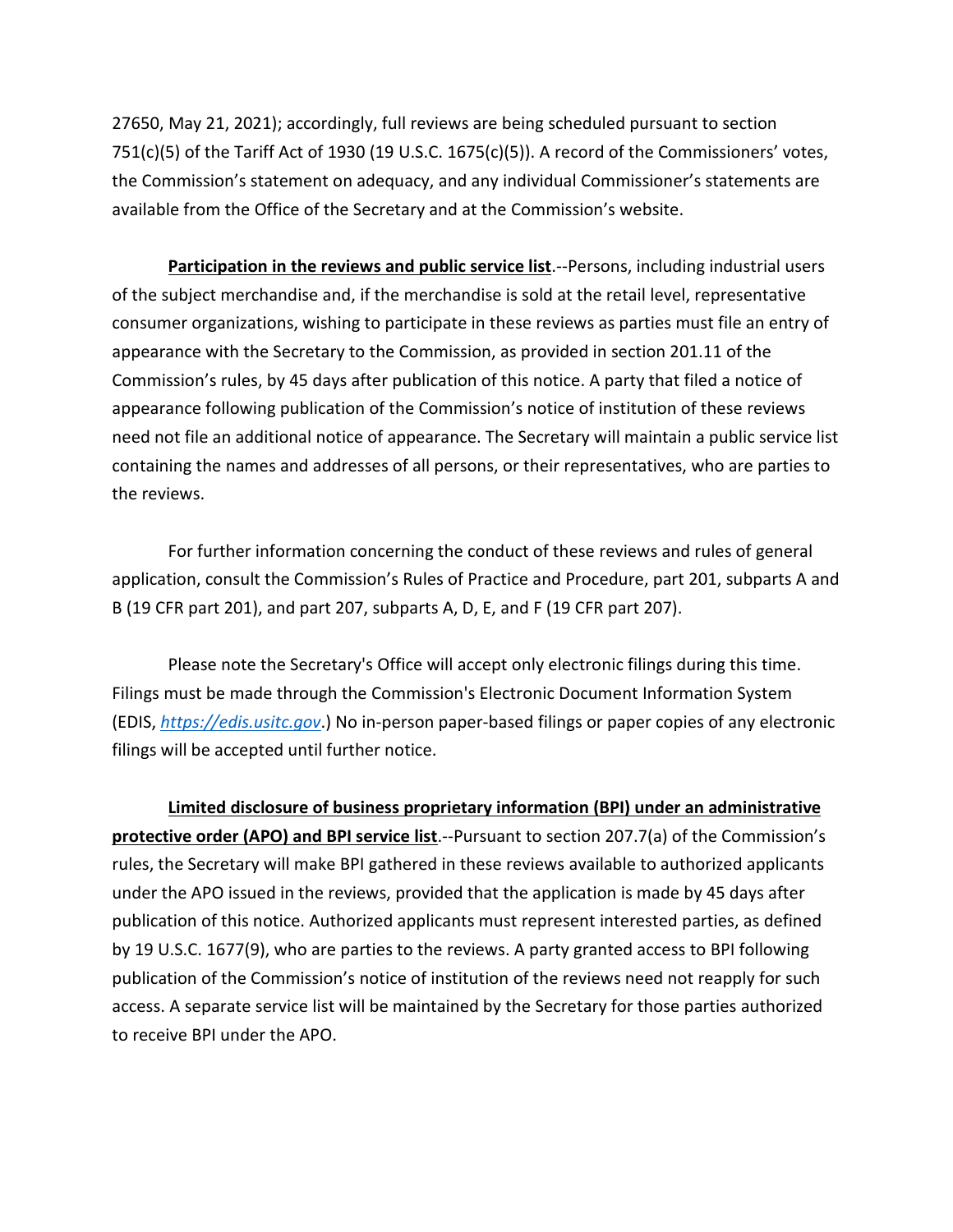**Staff report**.--The prehearing staff report in the reviews will be placed in the nonpublic record on October 28, 2021, and a public version will be issued thereafter, pursuant to section 207.64 of the Commission's rules.

**Hearing**.-- The Commission will hold a hearing in connection with the reviews beginning at 9:30 a.m. on November 18, 2021. Information about the place and form of the hearing, including about how to participate in and/or view the hearing, will be posted on the Commission's website at [https://www.usitc.gov/calendarpad/calendar.html.](https://www.usitc.gov/calendarpad/calendar.html) Interested parties should check the Commission's website periodically for updates. Requests to appear at the hearing should be filed in writing with the Secretary to the Commission on or before November 12, 2021. A nonparty who has testimony that may aid the Commission's deliberations may request permission to present a short statement at the hearing. All parties and nonparties desiring to appear at the hearing and make oral presentations should attend a prehearing conference to be held at 9:30 a.m. on November 15, 2021. Oral testimony and written materials to be submitted at the public hearing are governed by sections 201.6(b)(2), 201.13(f), and 207.24 of the Commission's rules. Parties must submit any request to present a portion of their hearing testimony **in camera** no later than 7 business days prior to the date of the hearing.

**Written submissions**.--Each party to the reviews may submit a prehearing brief to the Commission. Prehearing briefs must conform with the provisions of section 207.65 of the Commission's rules; the deadline for filing is November 8, 2021. Parties may also file written testimony in connection with their presentation at the hearing, as provided in section 207.24 of the Commission's rules, and posthearing briefs, which must conform with the provisions of section 207.67 of the Commission's rules. The deadline for filing posthearing briefs is November 30, 2021. In addition, any person who has not entered an appearance as a party to the reviews may submit a written statement of information pertinent to the subject of the reviews on or before November 30, 2021. On December 22, 2021, the Commission will make available to parties all information on which they have not had an opportunity to comment. Parties may submit final comments on this information on or before December 30, 2021, but such final comments must not contain new factual information and must otherwise comply with section 207.68 of the Commission's rules. All written submissions must conform with the provisions of section 201.8 of the Commission's rules; any submissions that contain BPI must also conform with the requirements of sections 201.6, 207.3, and 207.7 of the Commission's rules. The Commission's *Handbook on Filing Procedures*, available on the Commission's website at